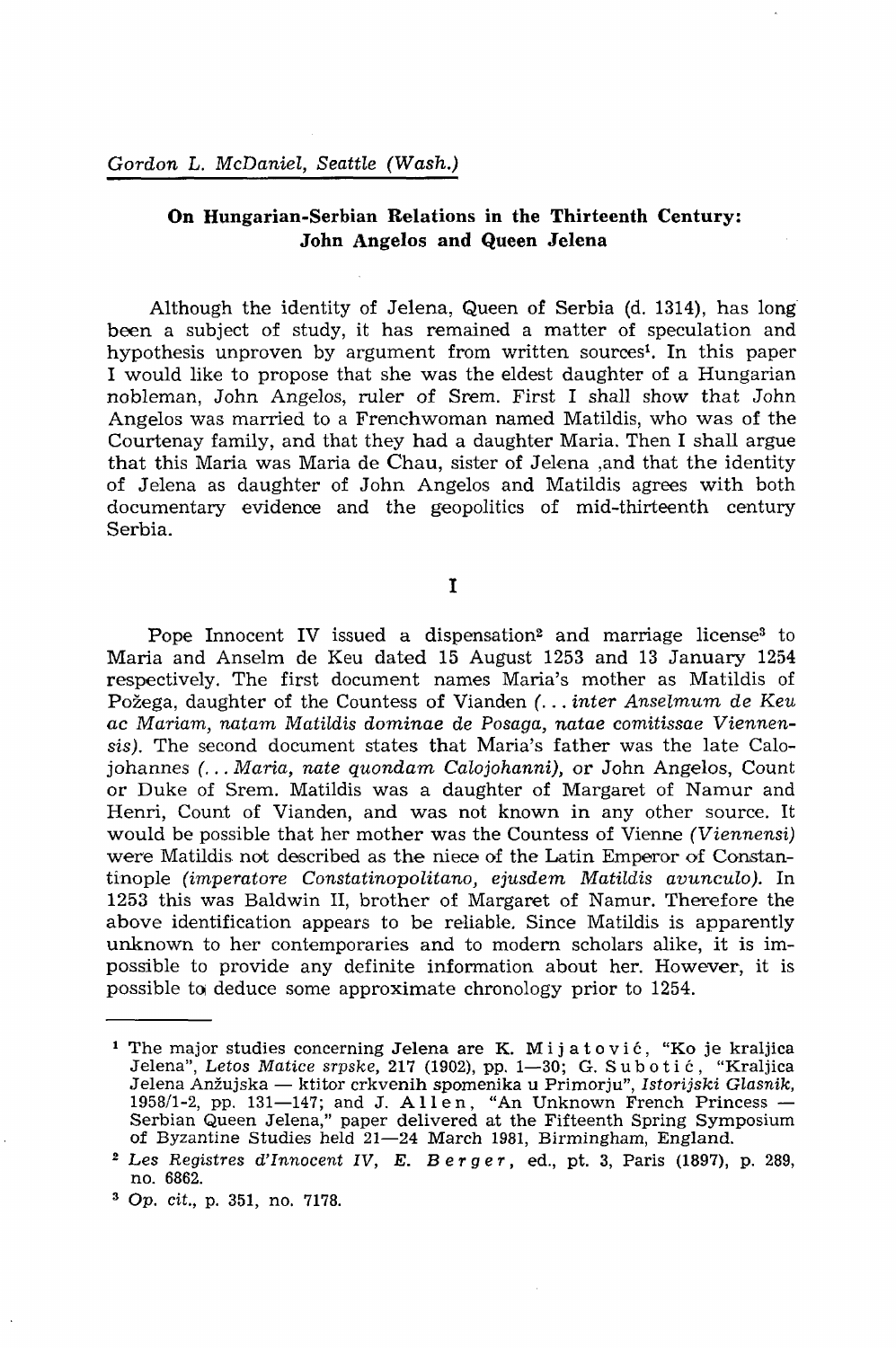Margaret of Namur was the daughter of Peter of Courtenay and Yolanda of Auxerre and Navarre, who were married in June 1193<sup>4</sup>. Margaret had four brothers and five sisters, as far as is known<sup>5</sup>. Her birthdate is unknown but she was most likely the eldest daughter, since she was made heiress of Namur upon the death of the last brother available to rule<sup>6</sup>, although, to be sure, her three sisters were all married to rulers in Hungary or Greece and therefore unlikely to return to Belgium. Her sisters were married between 1215 and 1219; she herself was likely married to Henri, Count of Vianden, before her mother's departure for Constantinople in 12177. Therefore, it appears that she was born about 1200 and married about 1215. Besides Matildis, Margaret had at least four other children: Frederick; Philip, count of Vianden (1252—1272); Henri, bishop of Utrecht (1249-1267); and Yolanda<sup>8</sup>. Even if Matildis were the youngest, which might explain the lack of information about her in sources originating in the West, she could have been born between 1220 and 1225.

John Angelos was the son of Isaac II Angelos, Emperor of Byzantium, and Margaret of Hungary; he was born before 1205. There seems to be no mention of him before 1227, when the Pope asked him to keep his promise to crusade against the Bosnian heretics<sup>9</sup>. He first appears with the title of ruler of Srem and Count of Kovin in 1235 *(domino Sirmy et* 

5 Her brothers were Philip of Courtenay, Count of Namur *(BNB* 17: 319—320); Robert of Courtenay, Emperor of Constantinople (BNB 19: 422-425), Henri II, Count of Namur (BNB 9: 188) and Baldwin II, Emperor of Constantinople. Her sisters were Yolanda, married in 1215 to Andrew II, King of Hungary; Agnes, married to Geoffrey II Villehardouin, Prince of Achaia; Mary, married in 1219 to Theodore Lascaris, Emperor of Nicaea; Elizabeth, Married to Odo of Mantague and Chanly; and Sybilla, who became a nun.

<sup>&</sup>lt;sup>4</sup> On the date, see M. Walraet, ed., Actes de Philippe I<sup>er</sup>, dit le Noble, comte *et marquis de Namur (1196*—*1212),* Bruxelles (1949), p.3. On Margaret, see Biographie Nationale de Belgique (hereafter BNB), s. v. Marguerite de Courtenay, v. 13, cols. 629—631.

<sup>6</sup>  *BNB* 13: 629.

<sup>7</sup> Peter of Courtenay was crowned Emperor of Constantinople in April 1217 by Pope Honorius III. His wife was with him at the time and proceeded directly to Constantinople. Cf. R. L. Wolff, "The Latin Empire of Constantinople", in *A History of the Crusades,* v. II, 2<sup>n</sup> d ed., Madison (1969), p: 212.

<sup>8</sup> On Philip see *BNB,* v. 17; on Henri, see H. Bruch , *Chronographia Johannes de Bek,* 's-Gravenhage (1973), s. v. Henricus de Vigena.

<sup>9</sup> The first to identify John Angelos as the son of Isaac II Angelos and Margaret of Hungary was M. Wertner, "Margarethe von Ungarn, Kaiserin von Grichenland and Königin von Thessalonisch", *Vierteljahrschrift für Wapen-, Siegel-, und Familienkunde* XVIII/2, Berlin (1890), pp. 219—255, esp. 224—226. Also on John Angelos, see M. Dinic , "Jovan Andjel 'dominus Syrmie'," *Glasnik Istoriskog Drustva u Novom Sadu* 4 (1931), pp. 301—302; P. Rokai , "O jednom naslovu Kalojana Andjela", *Zbornik radova vizantoloSkog instituta* 19 (1980), pp. 167—170. The document cited is published by T. Smiciklas , *Codex Diplomaticus regni Croatiae, Dalmatie et Slavoniae* (hereafter CD), v 3, pp. 264—265, no. 238.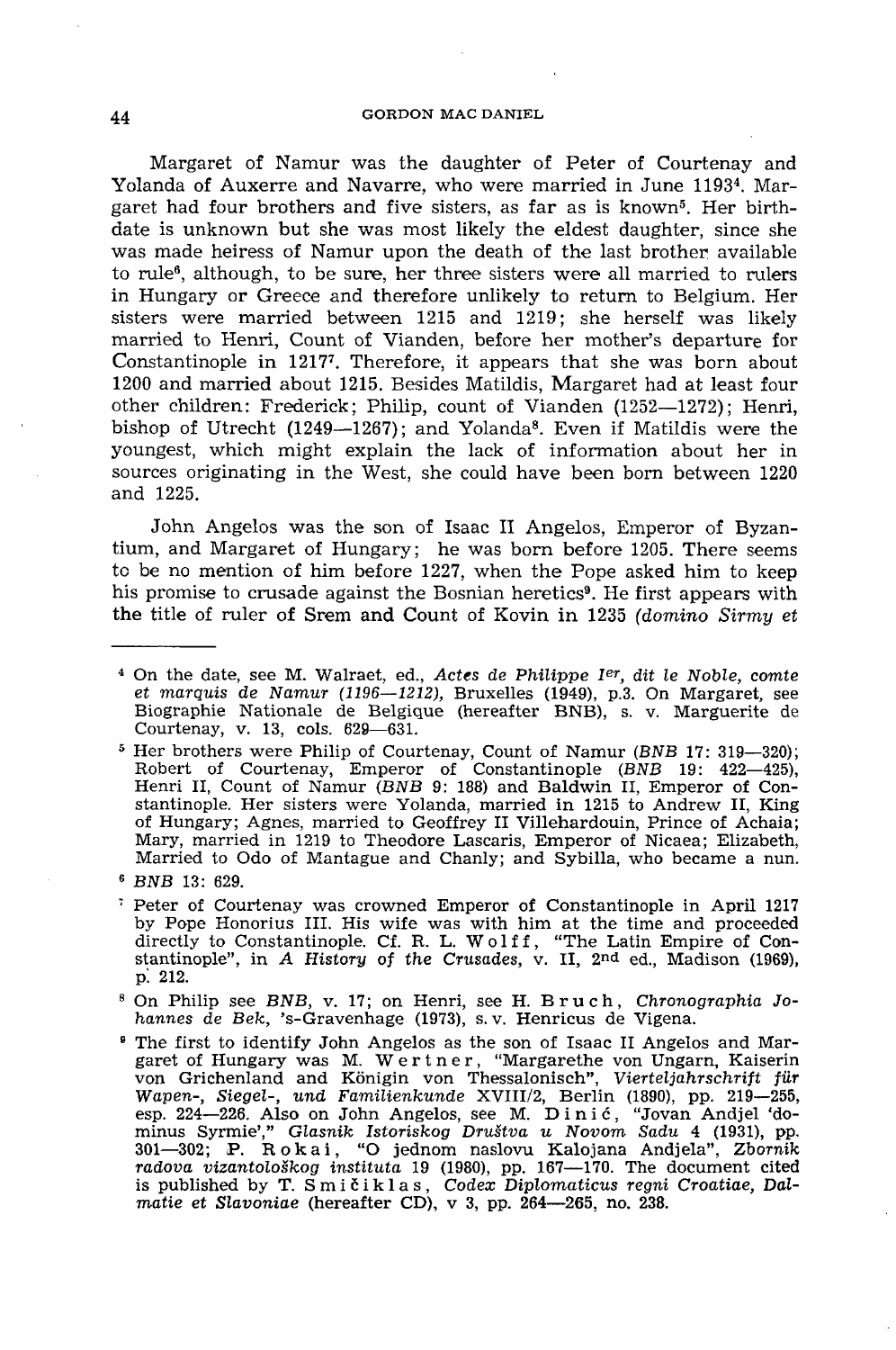*comite de Kewe*)<sup>10</sup>. He died by the end of 1253, since his death was already known to the papal chancellery in mid-January 1254<sup>11</sup>.

It is unknown how Matildis was selected to marry John Angelos, when they were married or whether either had been married previously. I would like to suggest one possibility based upon circumstantial evidence. Margaret of Hungary, sister of King Andrew II and widow of both Isaac II Angelos and Boniface of Montserrat, returned to Hungary between; 1217, when her rights to the Kingdom of Thessalonica were transferred to William of Montserrat<sup>12</sup>, and 1222, when she was given lands by her brother<sup>13</sup>. She most likely brought her son John with her at the time. His participation in the Bosnian crusade has already been noted, although it is unclear whether he actually carried out any military action. By 1235, as I have noted, John Angelos had succeeded his mother as ruler of Srem<sup>14</sup>, where he ruled until his death. Since the date of Margaret of Hungary's death is unknown, it is impossible to determine whether certain lands came into **John** Angelos' possession through inheritance, as claimed by Rokai<sup>15</sup>, or because of a change in his personal situation, namely, marriage to Matildis.

Matildis was quite likely selected as John Angelos' bride because of her dynastic connections. She was not only the niece of Baldwin II, but also the niece of Yolanda of Courtenay, second wife of Andrew II and sister-in-law of Margaret of Hungary. Thus the marriage of Matildis and John Angelos would have been considered a desirable match by the Hungarian court, and as such may have led to Margaret's yielding of her major possession, Srem, to the newlyweds. If this was the case, then Matildis and John Angelos were married in 1234 or 1235, and Maria was born after 1236.

Of Anselm de Keu, Maria's husband, nothing is known outside of the marriage. He was clearly French, since listing Maria's mother and grandmother in the dispensation document most likely indicates that the two were related along that line, and therefore, Anselm had some connection to the Courtenays. His appellation de *Keu* indicates that he was resident in, or held lands around, *Keu* (present-day Banostor). This is all we can at present surmise about him. However, I would like to follow

<sup>10</sup> G. Fejér , Codex *Diplomaticus Hungáriáé,* v. 3, pt. 2, Buda (1829), p. 351. Cf. W e r t n e r, op. *cit.,* p. 224.

<sup>11</sup> See document referred to in note 2.

<sup>12</sup> R. L. Wolff , *loc. cit.*  13 P. Rokai , "Iz srednjovekovne istorije Novog Sada", *Zbomik Matice*  srpske *za istoriju* 11 (1975), pp. 105—110, esp. 109.

<sup>14</sup> Margaret was in possession of Srem from 1229, when she was mentioned in a letter from Pope Gregory (CD, III, p. 305, no. **271).** 

<sup>&</sup>lt;sup>15</sup> Rokai, op. cit., merely states that by 1235 she no longer had control of Srem or other possessions such as *Varod, Perben, Camanc* (Kamenica) and *Zilzeng* (Susek). He does, however, state that John Angelos "inherited" Srem and other property (nasledio svoju majku), but that other possessions reverted to the crown "under otherwise unknown circumstances". Wert ner , op. *cit.,* p. 248, was unable to find any documentary evidence on Margaret's death.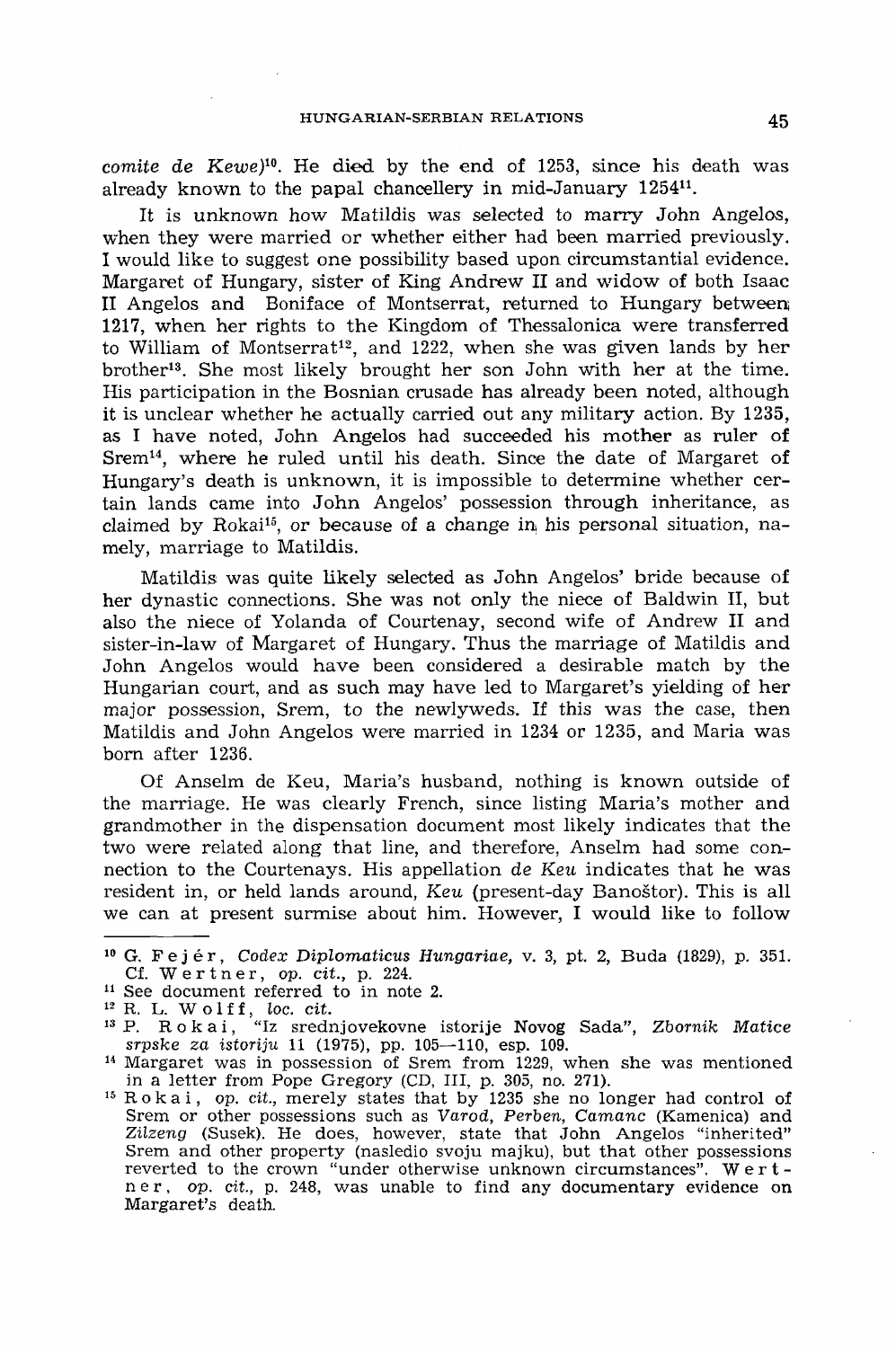a suggestion of K. Jireček that Maria and Anselm de Keu might be the same as Maria and Anselm de Chau<sup>16</sup>, based upon the confirmation of the marriage of Anselm de Keu and Maria issued by Innocent IV's successor. Alexander IV. The confirmation was dated 15 January 1255 and addressed to *nobili viro Anselmo domino de Keu et Marie uxori ejus.* When combined with the preceding discussion, Jirecek's suggestion leads to the proposal that Jelena, who was Maria de Chau's sister, was the daughter of John Angelos and Matildis of Pozega.

## II

In an exhaustive examination of the question of Jelena's ancestry, K. Mijatović proposed the hypothesis that Jelena and Maria were the daughters of either Elizabeth of Montague or Raul of Courtenay. In so doing, he attempted both to take into account contemporary sources and to explain the conclusions of later historians<sup>17</sup>. It will be helpful to summarize his discussion before proceeding to the new hypothesis which I propose in this study.

Mijatovic cited three contemporary sources that include some information on Jelena's ancestry. Her biographer, Archbishop Danilo II, stated only that she was of a French family (ot plemene fruškaago, d'šti sušti slavnyju roditelju), while a continuator of his work added that the family was of royal or imperial blood (ot plemene carska)<sup>18</sup>. Charles I and Charles II of Anjou, Kings of Sicily and Naples, addressed Jelena and Maria de Chau as "cousins" or "relatives" in numerous documents *(consanguinea nostra carissima, cognata nostra, affinis nostra carissima)<sup>19</sup> .* The Byzantine historian Acropolites did not mention Helen by name but stated that Uros I was the son-in-law of the Hungarian king (ton Hröson Ourov, tou regos Ougrias epi thygatri telounta gambron)<sup>20</sup>.

Acropolites could not have been correct, Mijatovic showed, since neither Andrew II nor Bela IV had daughters that could be identified

<sup>&</sup>lt;sup>16</sup> K. Jireček, *Istorija Srba*, II, Beograd (1952), p. 265, note 67. This suggestion was based on the confirmation by Alexander IV of the dispensation issued by Innocent IV, allowing *Anselmo, domino de Keu et Mariae uxori*  ejus to remain married. See Les Registres d'Alexandre IV, M. Bourel de la Roncierre, ed., pt. 1, Paris (1895), p. 13, no. 48.

<sup>&</sup>lt;sup>17</sup> Jireček concurred with Mijatović's dismissal of such theories as Jelena being the daughter of Baldwin II or Louis IX, but not with the proposal about Raoul or Elizabeth of Courtenay. Instead he suggested looking into the French ruling houses in Greece.

<sup>&</sup>lt;sup>18</sup> Životi kraljeva i arhiepiskopa srpskih, Dj. Daničić, ed., Beograd (1866), reprinted Variorum, London (1973), p. 58, lines 9-10 (59. 9-10). The countinuator's comment is found on 8.14.

Excerpted in V. Makushev , »Ital'ianskie arkhivy i khraniashchiesia v nikh materialy dlia slavianskoi istorii,« *Sbornik Otdeleniia Russkogo Iazyka i Slovesnosti,* VIII/4 (1871), pp. 30—33.

Georgiu s Acropolites , *Opera,* I, A. Heisenberg , ed., Stuttgart (1903), reprinted Stuttgart (1978), p. 127, lines 2-3 (from chapter 62 of *Hronike syggrafe).*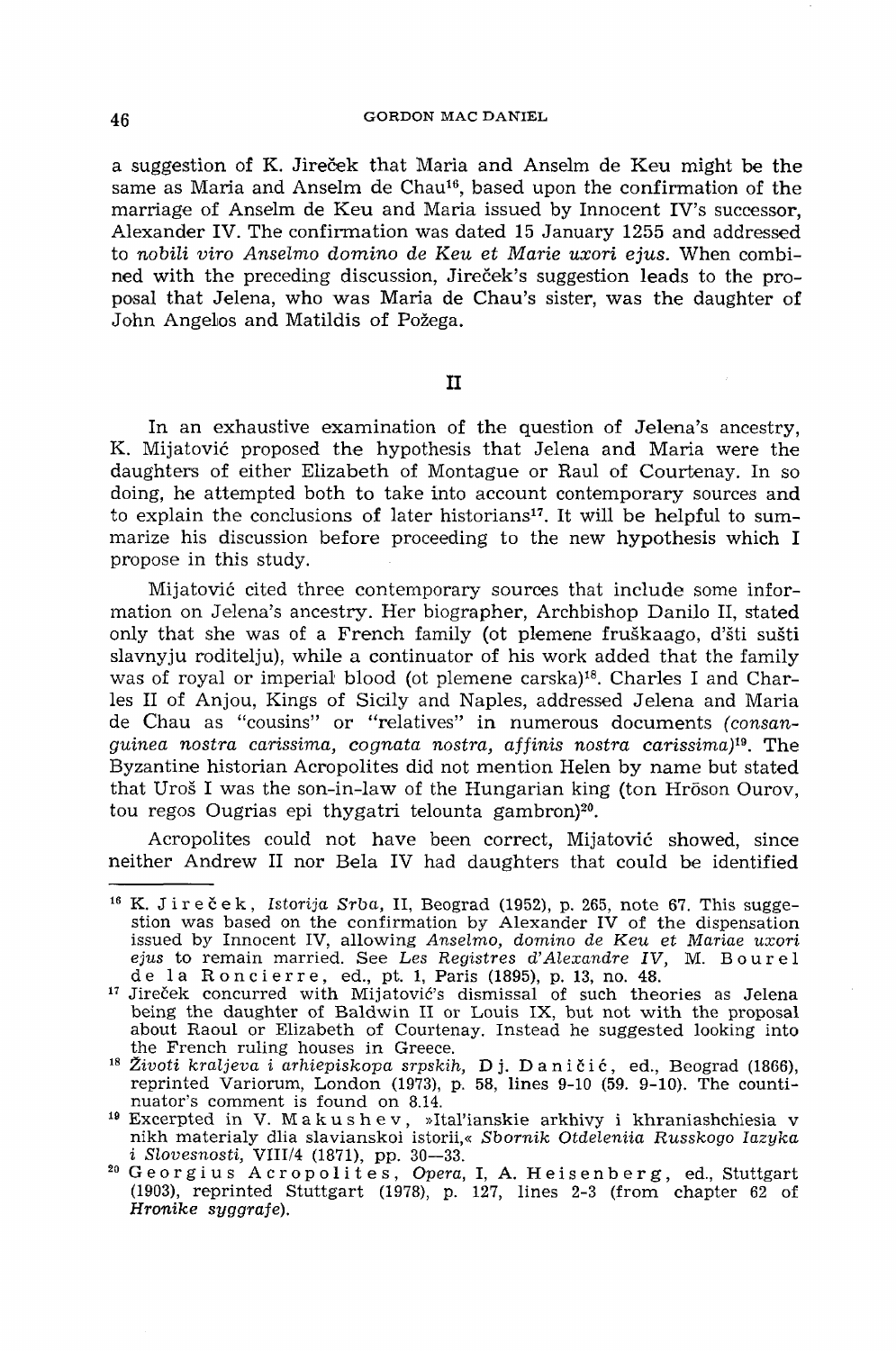as Jelena and Maria, and furthermore, no contemporary or later Hungarian historian mentioned a marriage of a daughter to Uros, which surely would have been done. Mijatovic also dismissed claims that Jelena was the daughter of Louis IV of France or Baldwin II, or that she was related to the families of Chaurs or Chieriz.

The Serbian and Latin sources led Mijatovic to the Courtenay family, rulers of the Latin Empire of Constantinople, and relatives of the French royal family and the house of Anjou. Besides these obvious connections to the French and Anjou ruling houses, there, was also a connection to the Hungarian royal house, since a Courtenay was married to **the** Hungarian king. Mijatovic's attention was drawn first to Elizabeth, a sister of Baldwin II and the second wife of Odon of Montague and Chanly. Citing Baldwin's letter of August 1243 to Blanche of France requesting assistance in persuading Elizabeth to send one of her daughters as the bride for the Sultan of Iconia (Rum), Mijatovic noted that this marriage never took place, and suggested that perhaps one of these daughters might have been selected for Uros (an important possible ally for both Hungary and the Latinsi in Greece). Raoul of Courtenay, son of Baldwin II's uncle Robert, and count of Chieti, was considered a possibility because of references to Maria de Chau as "de Chieriz" or "de Chiutiz"<sup>21</sup> . Neither hypothesis could be supported by documentary evidence, as Mijatovic himself admitted, but his "conclusions", or correlations of the hypotheses with the contemporary sources and later traditions, were and remain sound: the house of Courtenay was closely related to the French royal house, hence a member of the house of Courtenay would be related to Louis IX and Charles I Anjou; Jelena would be related to Louis IX and Charles I Anjou; Jelena would be related to Baldwin II, hence a source could have mistaken her for his dauhter; Jelena would be related by marriage to the Hungarian royal family, hence making it possible for Acropolites and some Serbian chronicles to state that she was the daughter of the Hungarian king.

There is now, however, a better candidate from the Courtenay family to consider as the parent of Jelena and Maria, namely Matildis of Pozega. All of the reasons Mijatovic cited for choosing a member of the Courtenay family remain valid, and indeed some are strengthened by the choiche of Matildis. In particular, the Hungarian connection noted by Acropolites would be more supportable if Maria and Jelena were the daughters of Matildis and John Angelos, since the latter was a high-ranking Hungarian nobleman, and both he and his wife were closely tied to the Hungarian court.

Furthermore, there are some additional arguments which make Matildis a more likely possibility than either Elizabeth or Raoul. For example, we can be certain that Matildis had a daughter named Maria, whereas Raoul's only known daughter was named Mathaud or Matildis

 $\overline{\phantom{a}}$ 

<sup>21</sup> Mijatovic cited here D. Farlati , *Illyricum Sacrum,* Venetiis (1817): VI, 440 *(de Domo Chieriz de Francia)* and VII, 59 *(de Domo Chiutiz).* For a discussion of these passages, see Subotic , op. *cit.,* pp. 138—140.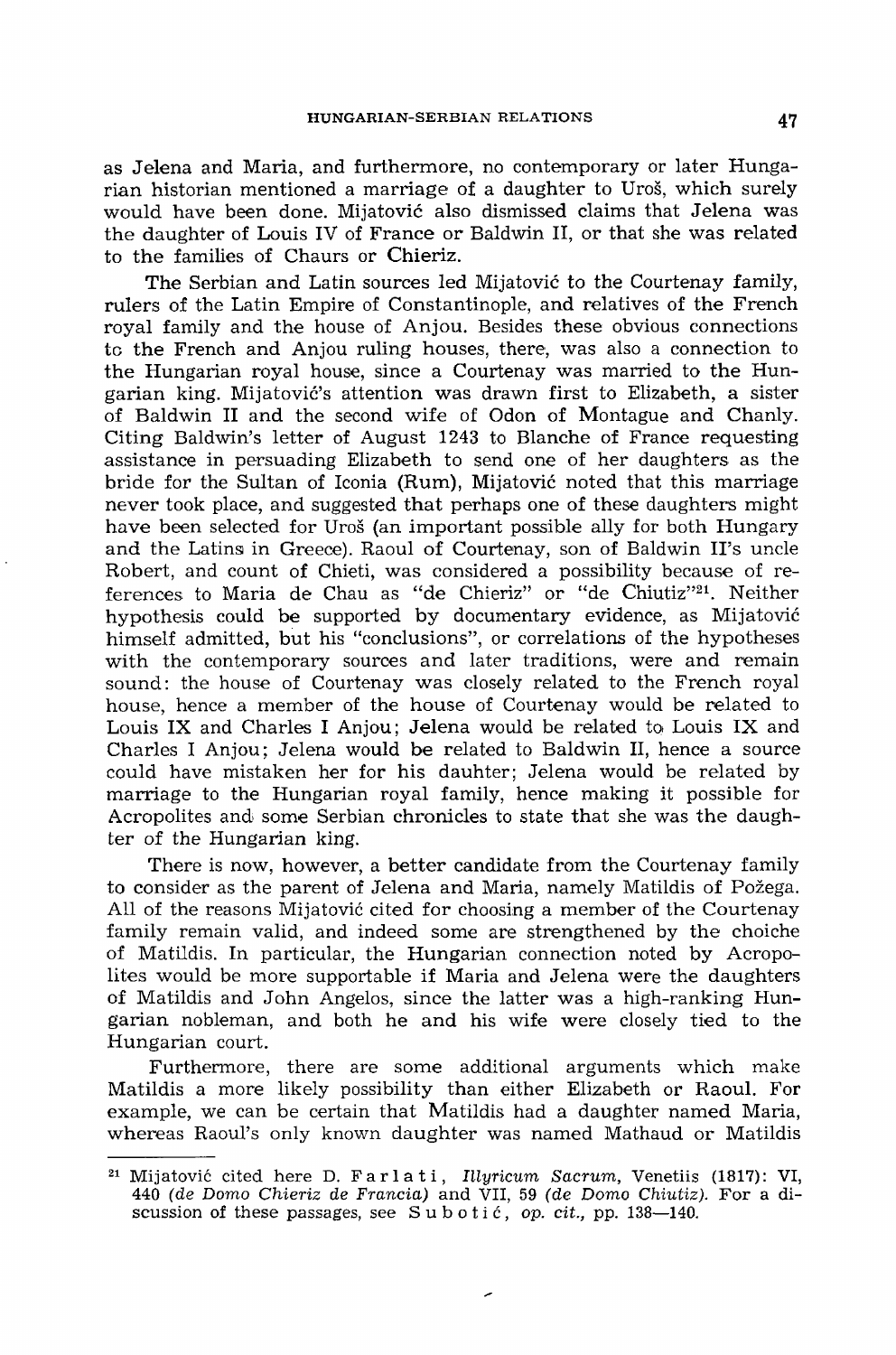and the names of Elizabeth's daughters are not known. We know also that Maria was married in 1254, while it has been assumed that Jelena married Uroš I about 1250. Thus it is clear that they may well have been close in age.

Of central importance in the identification of Matildis as Jelena's mother is the marriage of Maria and Anselm de Keu and the possible identification of Anselm de Keu and Anselm de Chau. For if these two men were indeed one, then clearly Jelena's sister Maria de Chau and Maria, daughter of Matildis, were one and the same, and Jelena was also the daughter of Matildis.

There is no connection between Anselm de Keu and Anselm de Chau recorded in any source. The former is known, as far as I have been able to determine, solely from the three documents quoted above dating between 15 August 1253 and 15 January 1255. In the first and third documents his name is spelled *Keu*, while in the second it appears as *Quo,* both of which are attempts to approximate the original Hungarian name for Banoštor, derived from kő "rock"<sup>22</sup>. Anselm de Chau, the vicar general of Albania under Charles I Anjou, is cited in seven documents published from the Anjou archives dating between 13 May 1273 and 13 September 1274<sup>23</sup> . In the first two documents, 13 May and 23 May 1273, his name is given as *de Caen;* in the document dated 5 April 1274 it is *de Chaul* or *de Chaulis;* in all the others, it is *de Chau.* 

One wonders why the name of the most important official of the Anjou "kingdom" in Albania was not known well enough at the Anjou chancellery to have been spelled more consistently. Anselm's predecessor, the first captain general in Albania, was more fortunate in this respect. Of eleven citations between 1271 and 1274, Gazoni Chinardo's name was spelled *Chinardo* in all but two, where it appeared as *Genardus* and *Chenardo2i .* It seems to me that the consistency of the two occurrences of

- 1. 13 May 1273 (appointment of Anselm as vicar or captain general); G. d e l Giudice , "La famiglia di Re Manfredi", *Archivio Storico per le Province Napoletane* V (1880), p. 303 (date given as 18 May); F. Carab e 11 e s e , *Carlo d'Angiö nei rapporti politici e commerciali con Venezia e l'Oriente,* Bari (1911), pp. 59—60, note 2.
- 2. 23 May 1273; *Acta et diplomata res Albaniae mediae aetatis illustrantia,*  I, L. Thalloczy, K. Jireček and M. Šufflay, eds., Wien (1913). p. 87, no. 303.
- 3. 13 August 1273; *Acta Albaniae,* p. 88, no. 304.
- 4. 23 January 1274; N. Ni col i n i , *Codice diplomatico durante il regno di Carlo I d'Angio,* Roma (1942, reprinted 1965), pp. 85—86, no. XCII; Cf. Carabellesse, p. 61, note 2.
- 5. 5 April 1274; Carabellese, p. 63, note 2.
- 6. 12 April 1274; *Acta Albaniae,* p. 89, no. 308; Carabellese , p. 59, note 1.
- 7. 13 September 1274; *Acta Albaniae,* p. 94, no. 325.

M. Dinié , "Zupanija 'Kewe' izmedju Dunava i Fruske Gore", *Glasnik istorijskog drustva u Novom Sadu* 8 (1935), pp. 94—95, reprinted in M. D i n i c , Srpsfce *zemlje u srednjem veku,* S. C i r k o v i c, ed., Beograd (1978), pp. 292—293.

<sup>&</sup>lt;sup>23</sup> The documents are: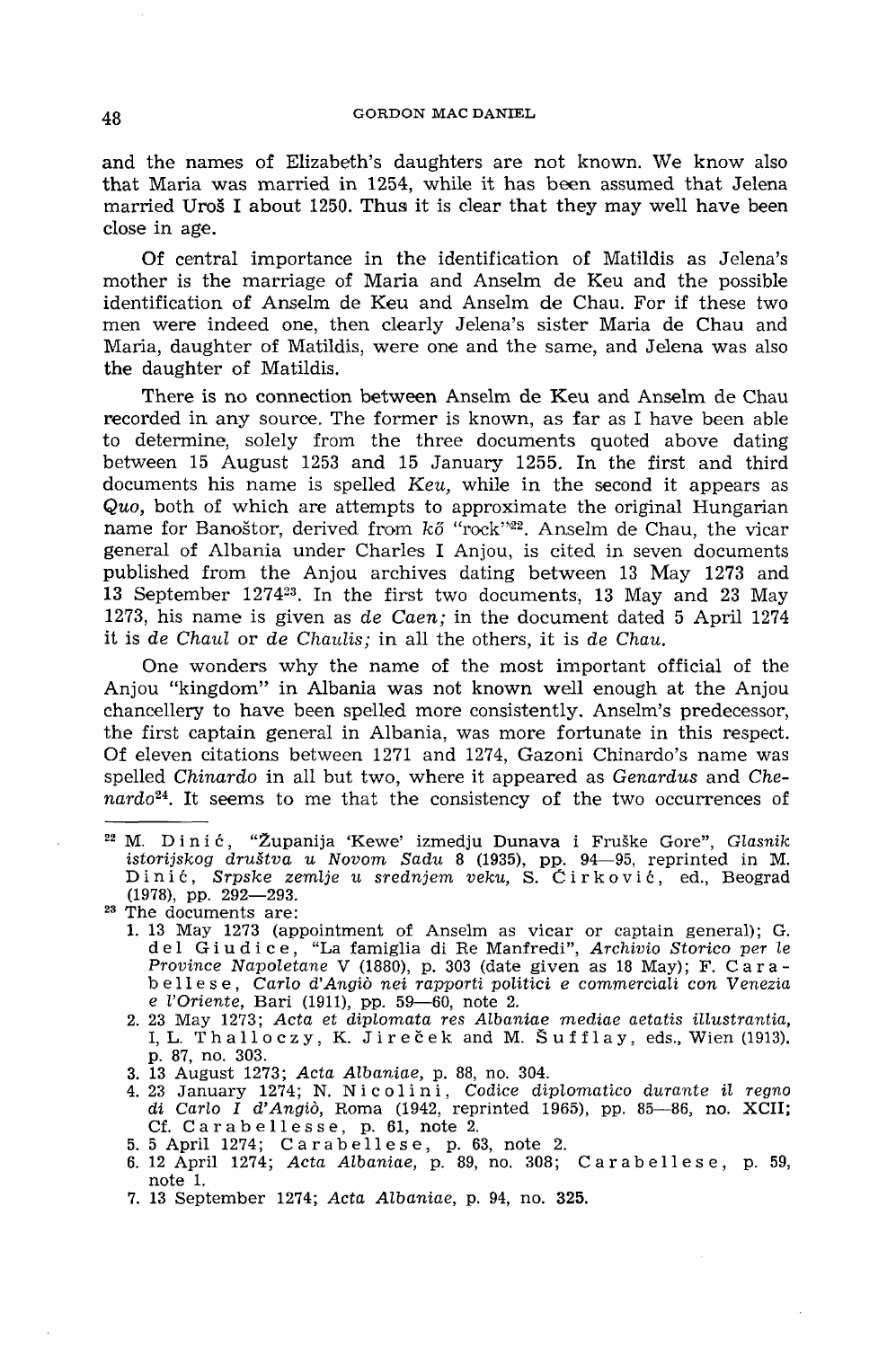*de Caen,* appearing first in the document appointing Anselm as captain general and in a document ten days later, suggests a misunderstanding about the identity of Anselm, which was cleared up either only after reception of the documents and response by Anselm himself, or perhaps after checking of the documents by a better informed individual at the chancellery. There are some explanations of the origin of the confusion which might support the hypothesis that Anselm de Keu and Anselm de Chau are the same person. Either Anselm was still using the appellation *de Kau* at the time of his appointment as captain general, but the name was not available to scribes in written form and was approximated by *de Caen,* or his name was originally unknown and the name *de Caen*  was given him without substantive reason. After his appointment he chose to be known as *de Chau,* which was likely his original name.

Another possibility worth considering is that Anselm always called himself *de Chau,* but scribes in the papal chancellery used his title *domino de Keu* instead, or perhaps they confused Chau with Keu, which they knew to be in or near Srem<sup>25</sup>. Unfortunately, we have none of the other possible documents concerning the marriage of Maria and Anselm from others involved: Baldwin II, Margaret of Vianden, Matildis of Pozega, John Angelos, the Hungarian court, or Anselm himself.

On the basis of the names, then, there exists at least a strong possibility that Anselm de Keu and Anselm de Chau were identical.

There are some further considerations which support the thesis that the two Anselms were identical and that therefore Jelena was the daughter of Matildis of Pozega and John Angelos:. I am inclined to believe that it is not a coincidence that there were two married couples named Anselm and Maria who were associated with the periphery of Serbia in the mid-thirteenth century, and about whom the evidence seems to dovetail and overlap. Both Marias were related to the Anjous. Maria and Anselm de Keu were married in 1254 when Maria was about 15, while Anselm de Chau died in 1274, leaving at least one son<sup>26</sup>. Maria de Chau may have died in the late 1280's since there is no mention of her after  $1285^{27}$ . These chronological observations are entirely consistent with the idea that we are dealing with only one Anselm and one Maria.

Finally, within a broader geopolitical context, the relations between Serbia and Hungary during the middle of the thirteenth century make the marriage of the Serbian king to the daughter (most likely the eldest) of the highest-ranking neighboring Hungarian nobleman not only possible but of eminent logic. The recovery of Hungary after the Mongol

McDaniel, *op. cit.* 

4 Ungarn-Jahrbuch

<sup>&</sup>lt;sup>24</sup> Carabellese, pp.  $45-59$ .<br><sup>25</sup> Key appears in decuments of

*Keu* appears in documents of the 13th century. It was made a bishopric in the province of Kalocsa in 1229:  $Fejér$ , VII/5, p. 242.

Maria de Chau was buried alongside her son Anselm. See note 21 above. On Anselm and another possible son, see G. McDaniel, "The House of Anjou and Serbia", in press.